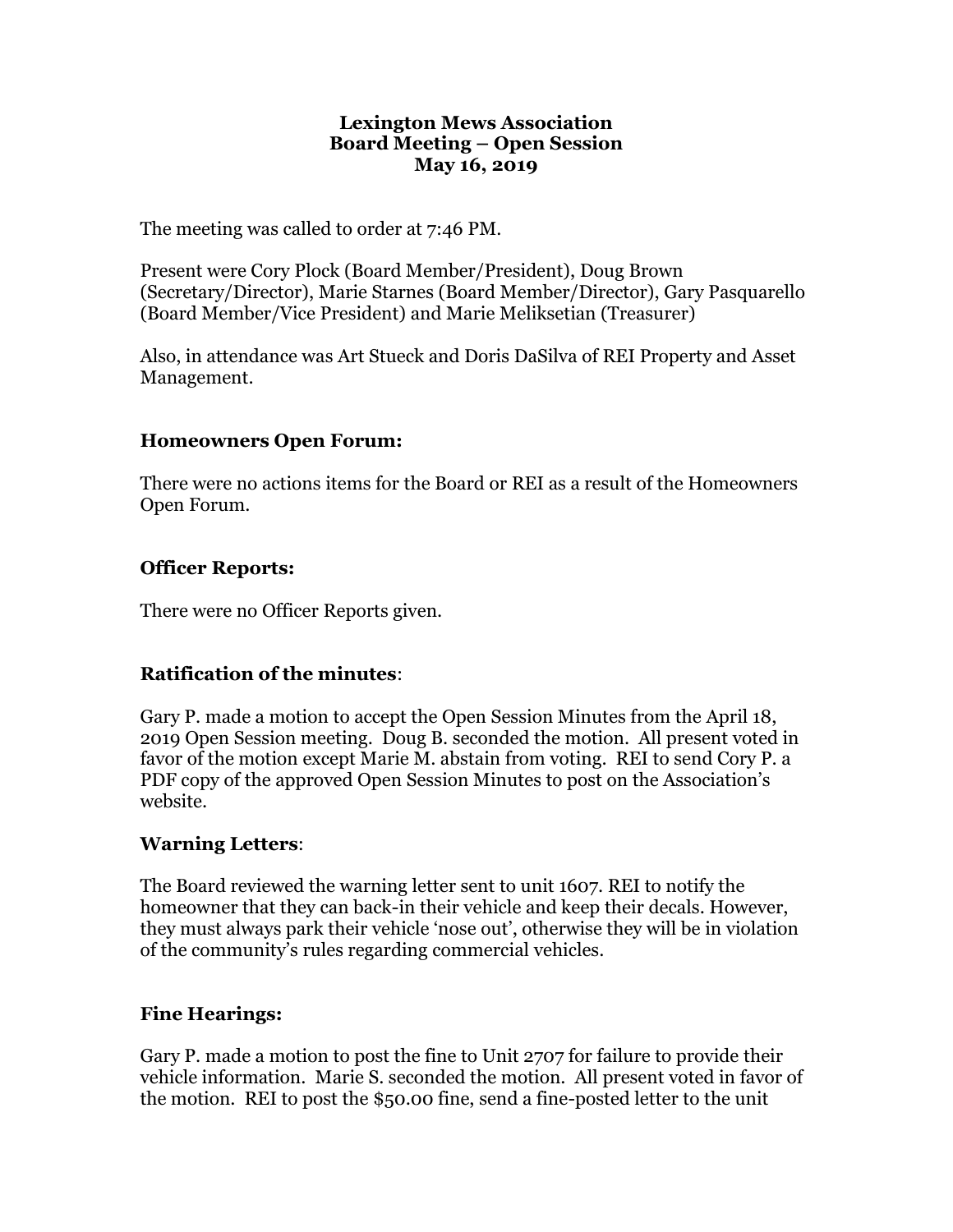owner and re-issue another fine hearing letter if the homeowner still has not provided their vehicle information.

Gary P. made a motion to post the fine to Unit 1101 for failure to provide their vehicle information. Marie S. seconded the motion. All present voted in favor of the motion. REI to post the \$50.00 fine, send a fine-posted letter to the unit owner and re-issue another fine hearing letter if the homeowner still has not provided their vehicle information.

## **REI's report on follow-ups from the last board meeting:**

REI to follow-up on the power washing of the pool furniture and pool cabana.

REI to follow-up with Hodge Insurance to obtain loss run reports for the past three years.

REI to follow-up with the Lombardi Plumbing and Heating contract and provide vendor with a copy of the fully executed contract.

REI to follow-up with all the homeowners who have tenants in their units and have not turned in the affidavit that their tenant has received the Rules & Regulations of the association. REI to send a fine-hearing letter if not received.

REI to follow-up with Berkshire and coordinate with REI Maintenance and Repairs department to replace the fireplace and complete the exterior and interior repairs simultaneously for Unit 1102. Homeowner is wanting a June 2019 date.

### **Financials:**

The April 30, 2019 financials were reviewed.

REI to follow-up regarding the Capital Contribution discrepancy from the income side and expense.

REI to add to the balance sheet the dates the balances on the CD's are from (i.e. the statement dates).

## **Work Orders:**

No work order issues to be discussed.

### **New Business:**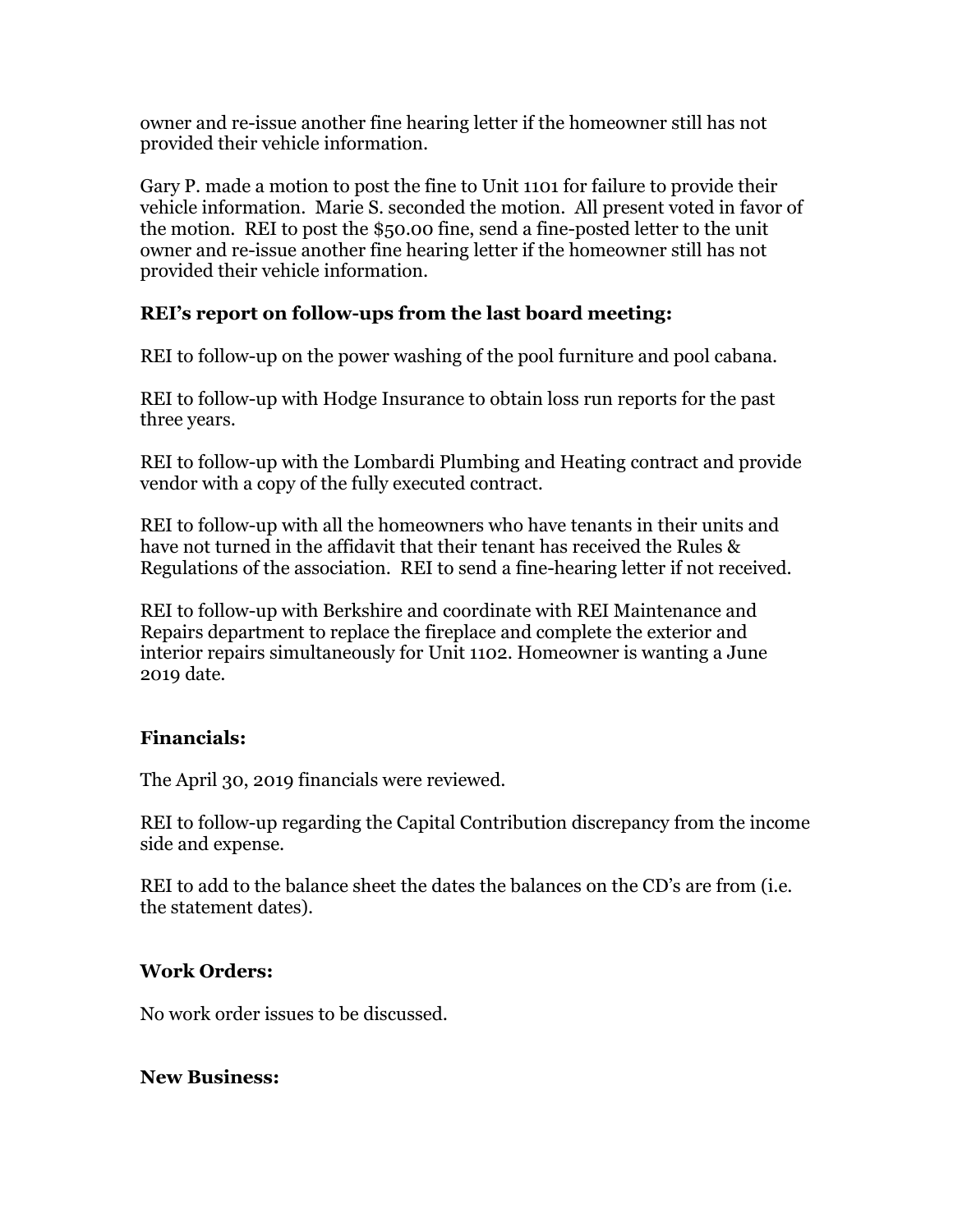Yvelisse from Hodges Agency joined the meeting at 7:46 PM to discuss the upcoming insurance renewal which is set to expire on July  $28<sup>th</sup>$ . The Unit Owner Q&A was discussed and the topics relating to the meeting. Thursday, June 6th at 7:00 PM was selected as the date. Yvelisse will confirm the location and REI will send a notification to the community. REI to send a copy of the drainage project contract to Hodges as well as a list of all the upcoming projects and things the Board is doing to prevent further losses.

REI to ask Hodges to select 3 carriers which they want to go out to bid and then REI to contact Bouvier, Brown & Brown and Nationwide to ask them to also go out to bid for the insurance renewal.

REI to follow-up with A-1 Line Painting proposal for the line striping which includes all the current lines being painted including the visitor parking spaces, pool area and handicap parking space by the pool.

REI to send an email blast to the community regarding the pool opening delay (until May  $24<sup>th</sup>$ ) and requesting pool volunteers.

REI to maintain the pool volunteer schedule that Doug B. will email REI. REI to contact the homeowners who have emailed us letting us know that they are interested in volunteering to ask them which weeks they will like to volunteer for.

REI to do a pool walk-thru with the Board to identify the issues and issue work orders for the items found in said walk-thru.

REI to follow-up with unit 1106 regarding his email about his retaining wall repairs. REI to give him an update on the work taking place (re: contract signed, need engineering drawings from Artel Engineering).

REI to follow-up with irrigation vendor to see when they irrigation will be turned on.

Steven Winter's will revise his scope of work regarding the roof inspections and will send an email with his requirements. REI will forward email to Henry Roofing so that he can provide a proposal for the inspection. The new tentative inspection date will be June 3rd. Marie S. will confirm.

REI to note for the May  $28<sup>th</sup>$  inspection that the grills must be at least five (5) feet from the building.

REI to draft a rule wording requiring mandatory inspections of all the water connections be with steel braided hoses. REI to contact Hodges for them to speak to GNY to ask how often said inspections should take place (i.e. every 2 or 5 years, etc.). REI to send the rule to the Board for their review.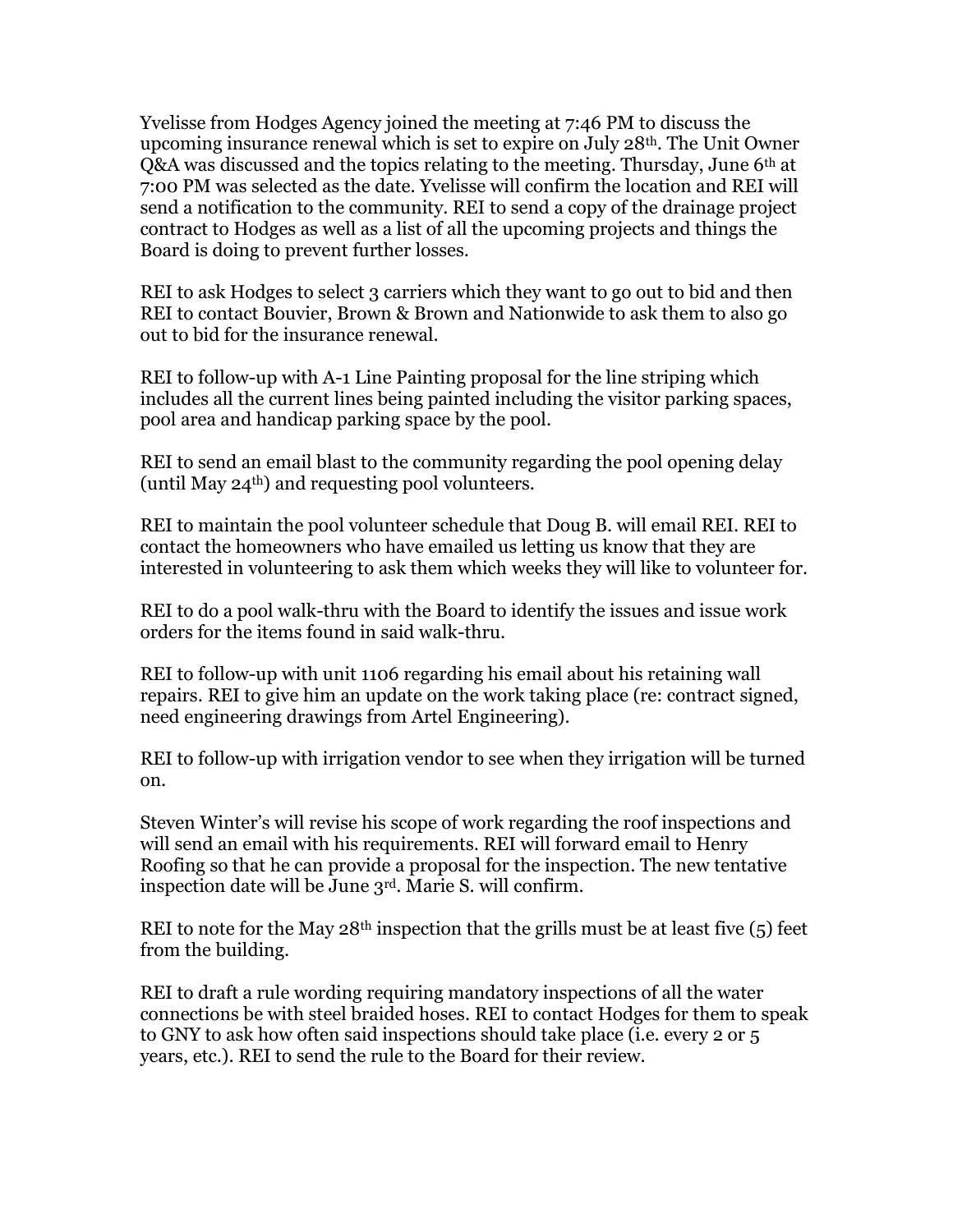Art to revise the Maintenance Standards and send a copy to the Board for their review.

REI to inform the Board of the date of the walk-thru with Reserve Advisors for anyone from the Board who is able to attend to attend.

REI to follow-up with the Board that the audit is completed so that Art can draft the financial letter to the community.

REI to note to inspect all the front doors and garage doors during the Board walk-thru and then send a letter for the homeowners to paint the doors using DBO Painting.

REI to send a reminder that the totters cannot be out before 6:00 PM the night before the garbage pick-up date. REI to use the exact language in the rule in the notice.

REI to reach out to Oak Ridge and request new totters for the community since many of them are damaged.

REI to reach out to Bartlett to obtain a quote for the following work:

- Trim arborvitae in front of the window of 1901
- Trim arborvitae that is encroaching around the light posts throughout the community
- Trim arborvitae that is around the mailbox stations throughout the community

REI to follow-up with Eversource regarding the light that is out by the 2900 building.

REI to send a notice that the next meeting location has changed from unit 2105 to unit 2701.

# **Insurance Claims:**

N/A.

# **Proposals**:

Marie S. made a motion to approve the Sunburst Proposals for the retaining wall by 2308 in the amount of \$7,731.65. Gary P. seconded the motion. All present voted in favor of the motion. REI to draft a contract for all the work to be completed.

Marie S. made a motion to approve the Greenway Industries proposal for \$797.62 to crack seal in front of the 2100 building. Gary P. seconded the motion. All